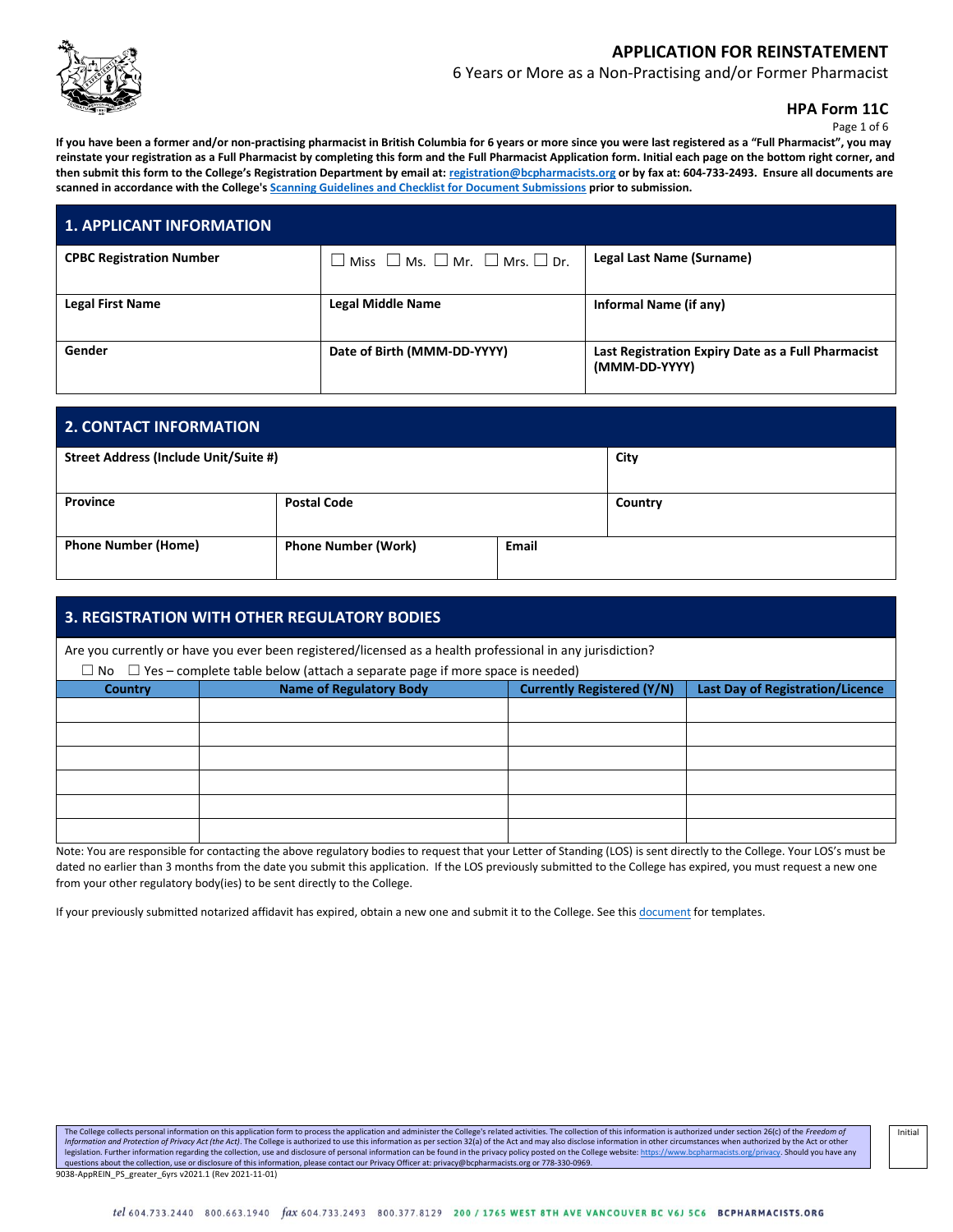

6 Years or More as a Non-Practising and/or Former Pharmacist

**HPA Form 11C**

|                                                                                                                                                                                                 |                                                                                                                                                                                                                                                                                                                                                                                                                                                                                                                                                                                                                                                                                                                                                                                                                                                               |                          |                                                                                                           |                                                     | Page 2 of 6                                        |
|-------------------------------------------------------------------------------------------------------------------------------------------------------------------------------------------------|---------------------------------------------------------------------------------------------------------------------------------------------------------------------------------------------------------------------------------------------------------------------------------------------------------------------------------------------------------------------------------------------------------------------------------------------------------------------------------------------------------------------------------------------------------------------------------------------------------------------------------------------------------------------------------------------------------------------------------------------------------------------------------------------------------------------------------------------------------------|--------------------------|-----------------------------------------------------------------------------------------------------------|-----------------------------------------------------|----------------------------------------------------|
| <b>4. NOTARIZED IDENTIFICATION</b>                                                                                                                                                              |                                                                                                                                                                                                                                                                                                                                                                                                                                                                                                                                                                                                                                                                                                                                                                                                                                                               |                          |                                                                                                           |                                                     |                                                    |
| name.<br>Identification documents presented to the Notary must:<br>٠<br>be valid and not expired;<br>$\bullet$<br>$\bullet$<br>photo.<br><b>APPLICANT INFORMATION</b><br><b>Legal Last Name</b> | Present this page with your passport photograph affixed to the space provided, along with one<br>primary and one secondary identification (as in table below) to a Notary or lawyer for certification.<br>Present a name change or marriage certificate if name on any document is different from legal<br>Be the original document issued by the government agency. Photocopies are acceptable<br>only if certified by the issuing government agency to be true copies of the original;<br>include at least one government issued ID with your name, date of birth, signature and<br>Submit a copy of the primary identification (both sides) with this form to the College.<br><b>Legal First Name</b>                                                                                                                                                      | <b>Legal Middle Name</b> |                                                                                                           |                                                     | <b>PHOTO</b>                                       |
|                                                                                                                                                                                                 |                                                                                                                                                                                                                                                                                                                                                                                                                                                                                                                                                                                                                                                                                                                                                                                                                                                               |                          |                                                                                                           |                                                     |                                                    |
|                                                                                                                                                                                                 |                                                                                                                                                                                                                                                                                                                                                                                                                                                                                                                                                                                                                                                                                                                                                                                                                                                               |                          |                                                                                                           |                                                     | Passport photograph must be taken within one year. |
|                                                                                                                                                                                                 | PRIMARY IDENTIFICATION                                                                                                                                                                                                                                                                                                                                                                                                                                                                                                                                                                                                                                                                                                                                                                                                                                        |                          |                                                                                                           | <b>SECONDARY IDENTIFICATION</b>                     |                                                    |
| $\Box$ Canadian Birth certificate                                                                                                                                                               | $\Box$ BC ID Card                                                                                                                                                                                                                                                                                                                                                                                                                                                                                                                                                                                                                                                                                                                                                                                                                                             | licence                  | $\Box$ Valid Canadian or U.S. driver's                                                                    |                                                     | $\Box$ Canadian Forces identification              |
| $\Box$ Canadian citizenship card                                                                                                                                                                | $\Box$ Permanent Resident Card                                                                                                                                                                                                                                                                                                                                                                                                                                                                                                                                                                                                                                                                                                                                                                                                                                |                          | $\Box$ Naturalization certificate                                                                         |                                                     | $\Box$ Secure Certificate of Indian Status         |
| $\Box$ BC Driver's Licence or<br>learner's licence (must have<br>photo)                                                                                                                         | $\Box$ Canadian Record of<br>Landing/Canadian Immigration<br><b>Identification Record</b>                                                                                                                                                                                                                                                                                                                                                                                                                                                                                                                                                                                                                                                                                                                                                                     | not acceptable)          | $\Box$ Foreign government issued birth<br>certificate (a baptismal certificate is                         | without signature strip not<br>acceptable)          | $\Box$ Social Insurance Card (new style            |
| □ BC Services Card (must<br>have photo)                                                                                                                                                         | $\Box$ Passport                                                                                                                                                                                                                                                                                                                                                                                                                                                                                                                                                                                                                                                                                                                                                                                                                                               | without photo)           | $\Box$ BC Services Card (with or                                                                          | $\Box$ School Identification Card<br>(Student Card) |                                                    |
|                                                                                                                                                                                                 |                                                                                                                                                                                                                                                                                                                                                                                                                                                                                                                                                                                                                                                                                                                                                                                                                                                               | $\Box$ BC Care Card      |                                                                                                           |                                                     | $\Box$ Canadian Firearms Licence (PAL)             |
| <b>Applicant Signature</b>                                                                                                                                                                      |                                                                                                                                                                                                                                                                                                                                                                                                                                                                                                                                                                                                                                                                                                                                                                                                                                                               |                          |                                                                                                           | <b>Signed Date</b>                                  |                                                    |
| <b>NOTARY PUBLIC CERTIFICATION</b>                                                                                                                                                              |                                                                                                                                                                                                                                                                                                                                                                                                                                                                                                                                                                                                                                                                                                                                                                                                                                                               |                          |                                                                                                           |                                                     |                                                    |
| Whose name appears as the applicant;<br>$\bullet$                                                                                                                                               | I certify that the person shown in the photograph affixed on this page is the same person:<br>Whose identity has been proven to my satisfaction through presentation of the identification indicated;<br>Whose signature on this document was signed in my presence.                                                                                                                                                                                                                                                                                                                                                                                                                                                                                                                                                                                          |                          |                                                                                                           |                                                     |                                                    |
| <b>Notary Name</b>                                                                                                                                                                              |                                                                                                                                                                                                                                                                                                                                                                                                                                                                                                                                                                                                                                                                                                                                                                                                                                                               |                          | <b>Notary Phone Number</b>                                                                                |                                                     |                                                    |
| Street Address (Include Unit/Suite #)                                                                                                                                                           | City                                                                                                                                                                                                                                                                                                                                                                                                                                                                                                                                                                                                                                                                                                                                                                                                                                                          |                          | <b>Province</b>                                                                                           | <b>Postal Code</b>                                  | Country                                            |
| <b>Notary Signature</b>                                                                                                                                                                         |                                                                                                                                                                                                                                                                                                                                                                                                                                                                                                                                                                                                                                                                                                                                                                                                                                                               |                          |                                                                                                           | <b>Signed Date</b>                                  |                                                    |
| Seal                                                                                                                                                                                            |                                                                                                                                                                                                                                                                                                                                                                                                                                                                                                                                                                                                                                                                                                                                                                                                                                                               |                          | Ink Stamp (optional but highly recommended as the<br>applicant will be providing the copy electronically) |                                                     |                                                    |
| 9038-AppREIN PS greater 6yrs v2021.1 (Rev 2021-11-01)                                                                                                                                           | The College collects personal information on this application form to process the application and administer the College's related activities. The collection of this information is authorized under section 26(c) of the Fre<br>Information and Protection of Privacy Act (the Act). The College is authorized to use this information as per section 32(a) of the Act and may also disclose information in other circumstances when authorized by the Act or<br>legislation. Further information regarding the collection, use and disclosure of personal information can be found in the privacy policy posted on the College website: https://www.bcpharmacists.org/privacy. Should you have<br>questions about the collection, use or disclosure of this information, please contact our Privacy Officer at: privacy@bcpharmacists.org or 778-330-0969. |                          |                                                                                                           |                                                     |                                                    |

Initial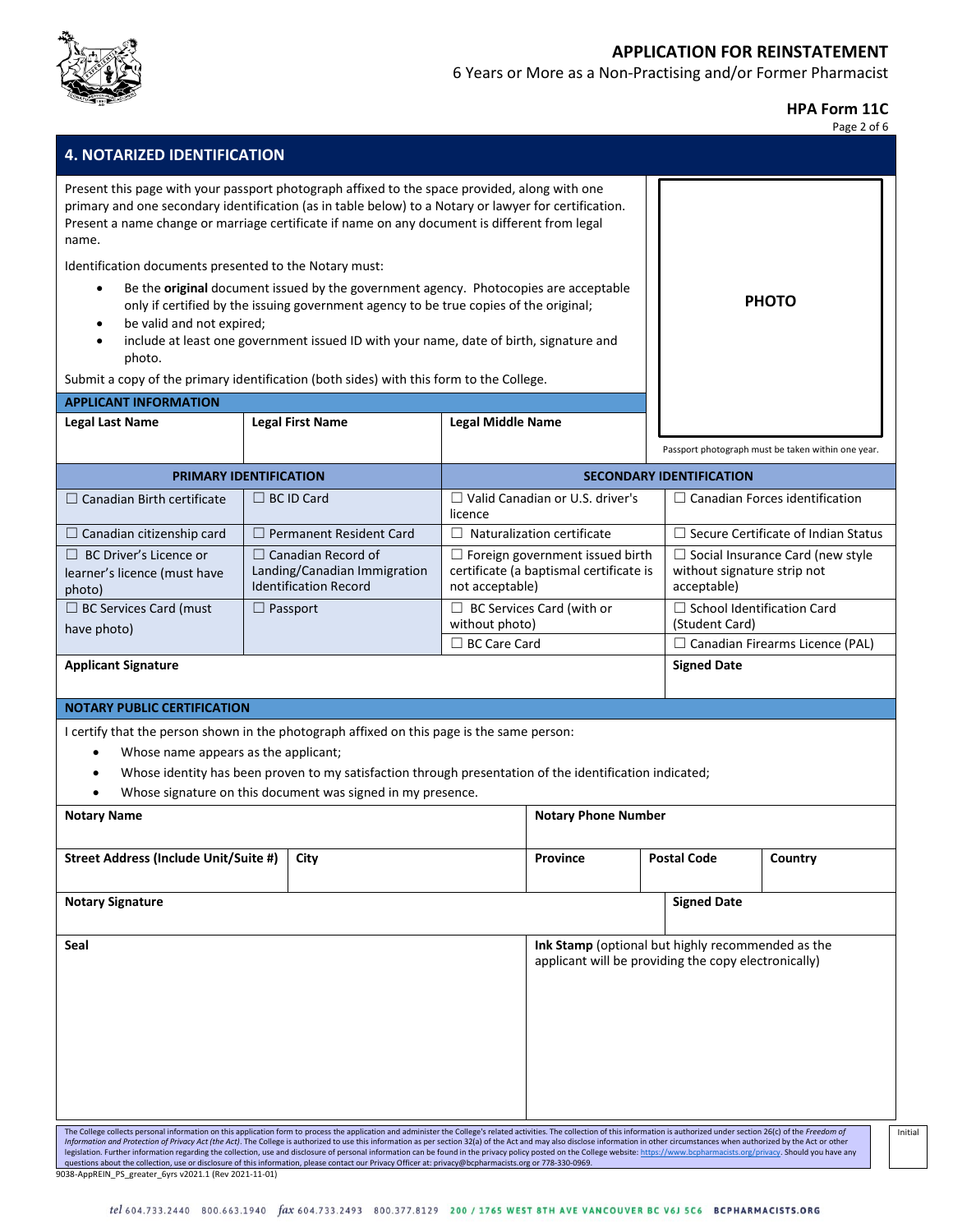

6 Years or More as a Non-Practising and/or Former Pharmacist

#### **HPA Form 11C**

Page 3 of 6

## **5. CERTIFICATION OF PHARMACY RELATED EMPLOYMENT**

Pursuant t[o Registration Committee Policy-6](https://library.bcpharmacists.org/3_Registration_Licensure/5098-Reg_Committee_Policy_RCP.pdf#page=7), "6 Years of More" reinstatement applicants are required to complete 500 hours of Structured Practical Training (SPT) if they have not worked at least 1000 hours in direct patient-care as a registered pharmacist in Canada or in the U.S. within the last 3 years preceding this reinstatement application.

You do not have to complete this section if you have **not** worked at least 1000 hours in direct patient-care as a registered pharmacist in Canada or the U.S. within the last 3 years preceding this reinstatement application.

SPT is not required if you have worked at least 1000 hours in direct patient-care as a registered pharmacist in Canada or the U.S. within the last 3 years preceding this reinstatement application and complete this section certified by your employer.

| <b>EMPLOYEE INFORMATION</b>                                      |                                  |                               |                                                           |
|------------------------------------------------------------------|----------------------------------|-------------------------------|-----------------------------------------------------------|
| <b>Employee Full Legal Name</b>                                  |                                  | <b>Place of Work</b>          |                                                           |
|                                                                  |                                  |                               |                                                           |
| Work Address (Unit/Suite # and Street)                           |                                  |                               | <b>Work City</b>                                          |
|                                                                  |                                  |                               |                                                           |
| <b>Work Province/State</b>                                       | <b>Work Postal Code/Zip Code</b> |                               | <b>Work Country</b>                                       |
|                                                                  |                                  |                               |                                                           |
| <b>Work Phone Number</b>                                         | <b>Work Fax Number</b>           | <b>Employee Position</b>      |                                                           |
|                                                                  |                                  |                               |                                                           |
| <b>Start Date</b>                                                | <b>End Date</b>                  | <b>Signed by the Employer</b> | Total Hours Worked in the Preceding 3 Years from the Date |
|                                                                  |                                  |                               |                                                           |
| <b>EMPLOYER CERTIFICATION</b>                                    |                                  |                               |                                                           |
| I certify that the above employment information is correct.<br>L |                                  |                               |                                                           |
| <b>Name</b>                                                      |                                  |                               | Position (Pharmacy Manager/Pharmacy Owner/HR Manager)     |
|                                                                  |                                  |                               |                                                           |
| <b>Employer Signature</b>                                        |                                  | <b>Signed Date</b>            |                                                           |
|                                                                  |                                  |                               |                                                           |

The College collects personal information on this application form to process the application and administer the College's related activities. The collection of this information is authorized under section 26(c) of the Fre Information and Protection of Privacy Act (the Act). The College is authorized to use this information as per section 32(a) of the Act and may also disclose information in other circumstances when authorized by the Act or legislation. Further information regarding the collection, use and disclosure of personal information can be found in the privacy policy posted on the College website: <u>https://www.bcpharmacists.org/privacy</u>. Should you ha 9038-AppREIN\_PS\_greater\_6yrs v2021.1 (Rev 2021-11-01)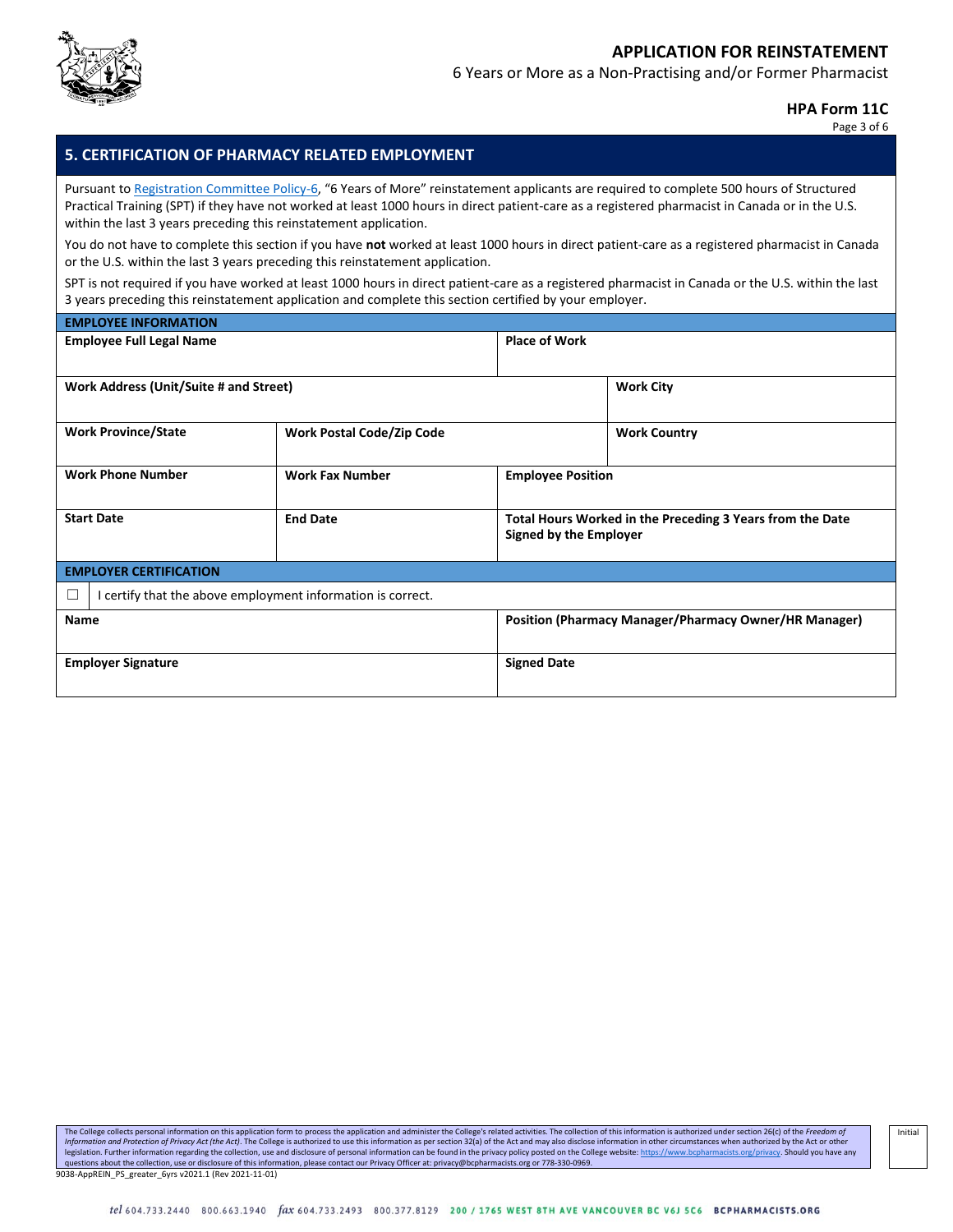

6 Years or More as a Non-Practising and/or Former Pharmacist

#### **HPA Form 11C**

Page 4 of 6

|   | <b>6. STATUTORY DECLARATION (FORM 5)</b> |                                                                                                                                                                                                                                                                                                                                                                                                                                                                                                                                                                                                                                                                                                                                                                                       |  |  |  |
|---|------------------------------------------|---------------------------------------------------------------------------------------------------------------------------------------------------------------------------------------------------------------------------------------------------------------------------------------------------------------------------------------------------------------------------------------------------------------------------------------------------------------------------------------------------------------------------------------------------------------------------------------------------------------------------------------------------------------------------------------------------------------------------------------------------------------------------------------|--|--|--|
|   |                                          | I declare that the following and the facts set out herein to be true (check the appropriate boxes):                                                                                                                                                                                                                                                                                                                                                                                                                                                                                                                                                                                                                                                                                   |  |  |  |
|   | 1.                                       | I have not been convicted in Canada or elsewhere of any offence that, if committed by a person registered under the Health<br>Professions Act and the Pharmacy Operations and Drug Scheduling Act, would constitute unprofessional conduct or conduct<br>unbecoming of a person registered under these bylaws.                                                                                                                                                                                                                                                                                                                                                                                                                                                                        |  |  |  |
|   | 2.                                       | My entitlement to practise pharmacy or any other health profession has not been limited, restricted or subject to any terms, limits or<br>conditions or disciplinary action in any jurisdiction at any time.                                                                                                                                                                                                                                                                                                                                                                                                                                                                                                                                                                          |  |  |  |
|   | 3.                                       | At the present time, no investigation, review or proceeding is taking place in any jurisdiction which could result in the suspension or<br>cancellation of my authorization to practise pharmacy or any other health profession.                                                                                                                                                                                                                                                                                                                                                                                                                                                                                                                                                      |  |  |  |
|   | 4.                                       | My past conduct does not demonstrate any pattern of incompetence or untrustworthiness, which would make my registration<br>contrary to the public interest.                                                                                                                                                                                                                                                                                                                                                                                                                                                                                                                                                                                                                           |  |  |  |
|   | 5.                                       | I am a person of good character.                                                                                                                                                                                                                                                                                                                                                                                                                                                                                                                                                                                                                                                                                                                                                      |  |  |  |
| □ | 6.                                       | I am aware of and will practice at all times in compliance with the Health Professions Act and the Pharmacy Operations and Drug<br>Scheduling Act of British Columbia, the Pharmacists Regulation and the Bylaws of the College of Pharmacists of British Columbia made<br>pursuant to these Acts.                                                                                                                                                                                                                                                                                                                                                                                                                                                                                    |  |  |  |
|   | 7.                                       | I shall provide the Registrar with the details of any of the following that relate to me or that occur or arise prior, during, or after my<br>registration with the College of Pharmacists of BC:                                                                                                                                                                                                                                                                                                                                                                                                                                                                                                                                                                                     |  |  |  |
|   |                                          | a charge relating to an offense under any Act, in any jurisdiction, regulating the practice of pharmacy or any other health profession relating to<br>$\bullet$<br>the sale of drugs, or relating to any criminal offense;<br>a finding of guilt in relation to an offense under any Act, in any jurisdiction, regulating the practice of pharmacy or any other health profession<br>$\bullet$<br>relating to the sale of drugs or in relation to any criminal offense;<br>a finding of professional misconduct, incompetence or incapacity in any jurisdiction in relation to pharmacy or any other health profession;<br>٠<br>a proceeding for professional misconduct, incompetence or incapacity in any jurisdiction in relation to pharmacy or any other health profession.<br>٠ |  |  |  |

On a separate sheet of paper, provide details if any of the above is not true (i.e. if any of the above boxes is not checked off). Details to include: a. Criminal offence/Disciplinary action/Investigation

b. Date when offence was committed/Applicable health profession/Applicable jurisdiction

c. Disposition of charge including details of penalty-imposed

d. Extenuating circumstances you wish taken into account for your application.

### **7. CRIMINAL RECORD CHECK CONSENT**

Under the Health Professions Act (HPA), all registrants of the College of Pharmacists of B.C. and all pharmacists and pharmacy technicians applying for registration are required to consent to an initial and an ongoing criminal record check (CRC) at least once every 5 years.

Every applicant and registrant must provide consent for the CRC. An applicant or registrant who refuses to provide consent will not be able to register, renew or reinstate their registration. Without registration, an individual cannot practise as a pharmacist or pharmacy technician in B.C. More information can be found on the College website at[: https://www.bcpharmacists.org/criminal-record-check.](https://www.bcpharmacists.org/criminal-record-check)

This information listed below as well as that listed in section 1 of this application will be used to conduct a check for records of criminal charges and convictions for any relevant or specified offence(s) under the *Criminal Records Review Act (CRRA)*, and is collected under the authority of the CRRA and in the case of child care facilities, the *Community Care and Assisted Living Act*, and the regulations which govern both these acts. The information provided will be used to fulfill the requirements of the CRRA for the release of criminal records information and is in compliance with the *Freedom of Information and Protection of Privacy Act (FOIPPA)*.

| <b>Birthplace Country</b> | <b>Birthplace City</b> | BC Driver's Licence (DL#) or BC Identity Card (BC ID#) |
|---------------------------|------------------------|--------------------------------------------------------|
|                           |                        |                                                        |

The College collects personal information on this application form to process the application and administer the College's related activities. The collection of this information is authorized under section 26(c) of the Fre Information and Protection of Privacy Act (the Act). The College is authorized to use this information as per section 32(a) of the Act and may also disclose information in other circumstances when authorized by the Act or legislation. Further information regarding the collection, use and disclosure of personal information can be found in the privacy policy posted on the College websit[e: https://www.bcpharmacists.org/privacy.](https://www.bcpharmacists.org/privacy) Should you have questions about the collection, use or disclosure of this information, please contact our Privacy Officer at: privacy@bcpharmacists.org or 778-330-0969. 9038-AppREIN\_PS\_greater\_6yrs v2021.1 (Rev 2021-11-01)

Initial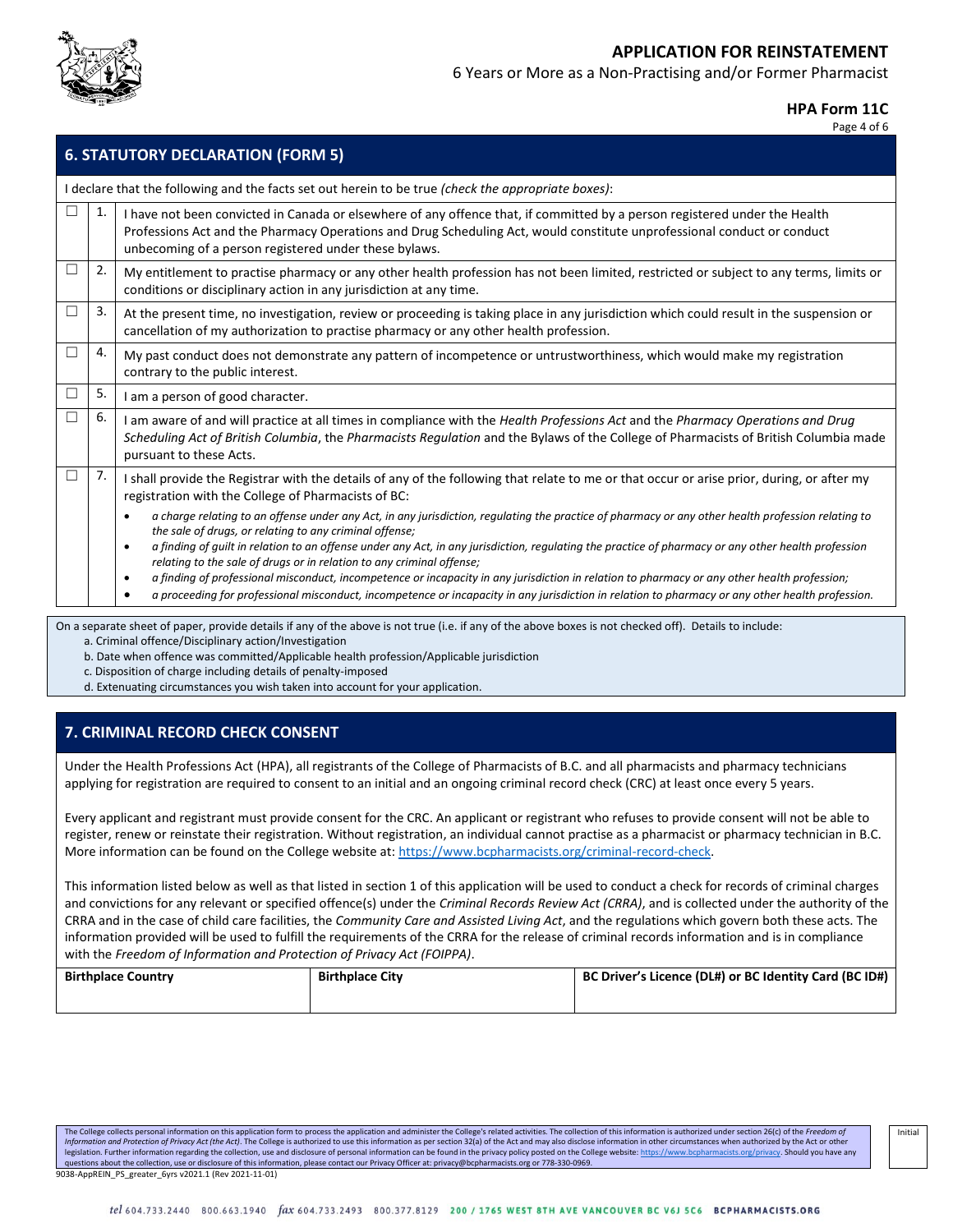

6 Years or More as a Non-Practising and/or Former Pharmacist

**HPA Form 11C**

| rage<br>. OT |  |
|--------------|--|
|--------------|--|

| OTHER NAMES USED OR HAVE USED (E.G. MAIDEN NAME, BIRTH NAME, PREVIOUS MARRIED NAME, INFORMAL NAME)<br>You should include all* previous names, alias names or other names that has been used by you in the past. Attach a separate paper if more space is needed.                                                                                                                                                                                                                   |                                                                                                                                                                                                                                             |                    |                          |  |
|------------------------------------------------------------------------------------------------------------------------------------------------------------------------------------------------------------------------------------------------------------------------------------------------------------------------------------------------------------------------------------------------------------------------------------------------------------------------------------|---------------------------------------------------------------------------------------------------------------------------------------------------------------------------------------------------------------------------------------------|--------------------|--------------------------|--|
|                                                                                                                                                                                                                                                                                                                                                                                                                                                                                    | <b>First Name</b>                                                                                                                                                                                                                           | <b>Middle Name</b> | <b>Surname/Last Name</b> |  |
|                                                                                                                                                                                                                                                                                                                                                                                                                                                                                    |                                                                                                                                                                                                                                             |                    |                          |  |
|                                                                                                                                                                                                                                                                                                                                                                                                                                                                                    |                                                                                                                                                                                                                                             |                    |                          |  |
|                                                                                                                                                                                                                                                                                                                                                                                                                                                                                    |                                                                                                                                                                                                                                             |                    |                          |  |
|                                                                                                                                                                                                                                                                                                                                                                                                                                                                                    |                                                                                                                                                                                                                                             |                    |                          |  |
|                                                                                                                                                                                                                                                                                                                                                                                                                                                                                    |                                                                                                                                                                                                                                             |                    |                          |  |
|                                                                                                                                                                                                                                                                                                                                                                                                                                                                                    | <b>Consent for Release of Information and Acknowledgement</b>                                                                                                                                                                               |                    |                          |  |
| Review the Consent for Release of Information and Acknowledgement and provide your consent by checking the boxes below. Click the link or<br>copy and paste the link into your browser to view the document: http://library.bcpharmacists.org/3 Registration Licensure/5144-<br>CRC Consent Release Information Acknowledgement.pdf. Contact the Registration Department at: Registration@bcpharmacists.org if you<br>cannot access the document.<br>Please check the boxes below: |                                                                                                                                                                                                                                             |                    |                          |  |
| $\Box$                                                                                                                                                                                                                                                                                                                                                                                                                                                                             | I have read and understood the Consent for Release of Information and Acknowledgement above. I hereby consent to these terms as<br>indicated by checking this box.                                                                          |                    |                          |  |
| $\Box$                                                                                                                                                                                                                                                                                                                                                                                                                                                                             | I hereby authorize the College of Pharmacists of British Columbia to conduct criminal record checks on an ongoing basis at least once<br>every five years. I understand that I may withdraw this consent for future criminal record checks. |                    |                          |  |
|                                                                                                                                                                                                                                                                                                                                                                                                                                                                                    |                                                                                                                                                                                                                                             |                    |                          |  |
| <b>8. OTHER INFORMATION</b>                                                                                                                                                                                                                                                                                                                                                                                                                                                        |                                                                                                                                                                                                                                             |                    |                          |  |
|                                                                                                                                                                                                                                                                                                                                                                                                                                                                                    | I attest that:                                                                                                                                                                                                                              |                    |                          |  |
|                                                                                                                                                                                                                                                                                                                                                                                                                                                                                    |                                                                                                                                                                                                                                             |                    |                          |  |

| I declare the facts set out here in this application to be true. |                    |
|------------------------------------------------------------------|--------------------|
| <b>Applicant Signature</b>                                       | Date (MMM-DD-YYYY) |

The College collects personal information on this application form to process the application and administer the College's related activities. The collection of this information is authorized under section 26(c) of the *Fr* 9038-AppREIN\_PS\_greater\_6yrs v2021.1 (Rev 2021-11-01)